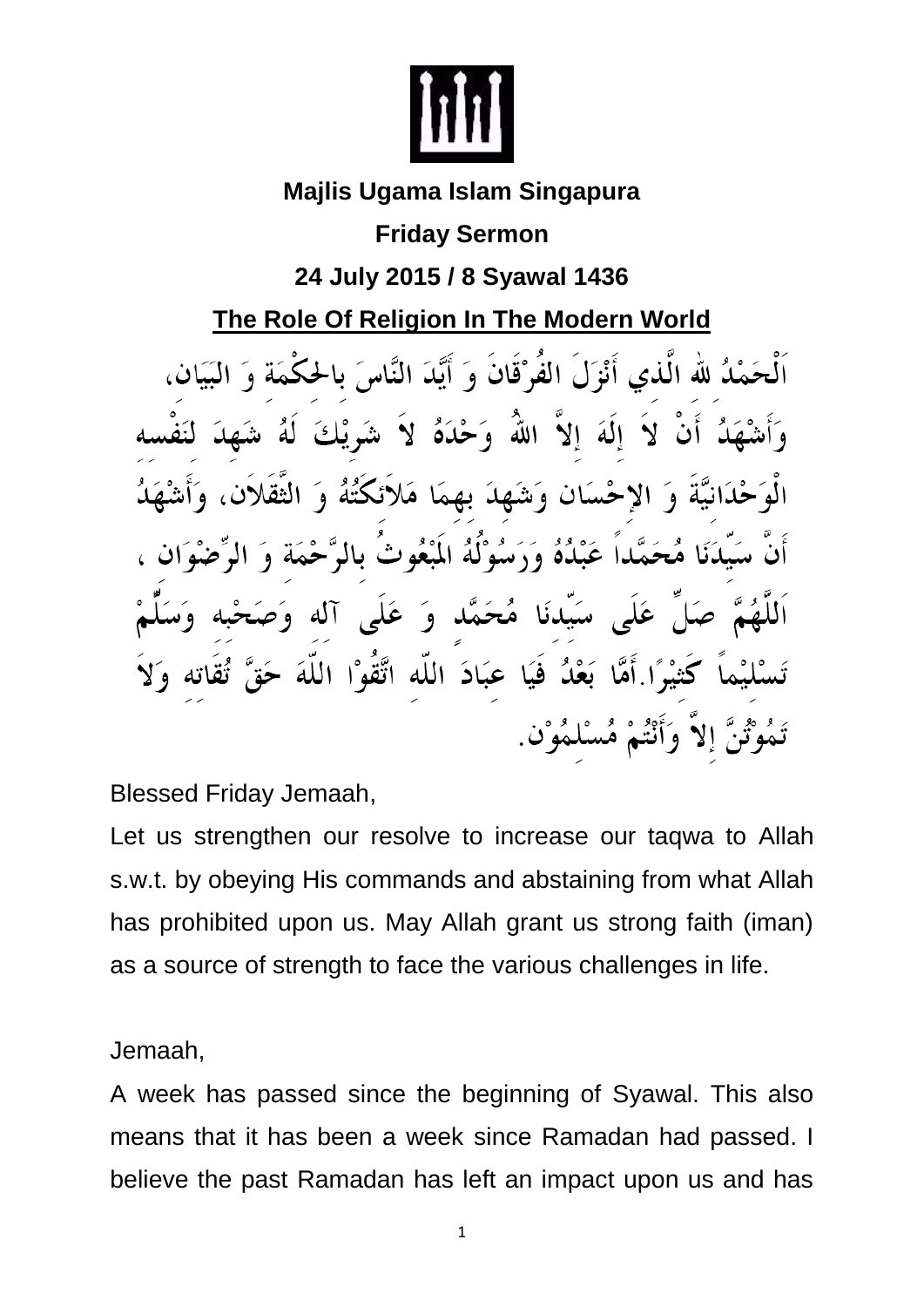helped us to build a strong sense of spirituality as a believing and pious ummah.

Dear brothers, it is clear to us that Islam is a religion that promotes balance and harmony in all aspects of human life. Take fasting for example; not only does it contribute to our physical well-being; it also paves way for us to cultivate our spiritual strength as well. Thus, when Muslims are faced with many challenges of living in today's modern world, both aspects are indispensable to the individual.

My dear brothers, change is a reality of this world and in human life. However, the rapid rate of change currently brought by modernity is unprecedented in human history. Even before we are able to adapt to a new change or master a newly-found science, we are confronted with yet another phenomenal change or development. We cannot deny that modernity has served us in technological progress; and in the flow of knowledge and information in this borderless reality. However, modernity has also brought along waves that could potentially threaten this ummah's values and identity. For example, certain lifestyles that are void of values and morals can be seen as one of the troubling effects of modernity. On a similar note, the notion that the purpose of this life is simply to pursue worldly happiness and the satisfaction of human desires through worldly pleasures –or Hedonism – is also deemed to be among the main features of modern humans today.

2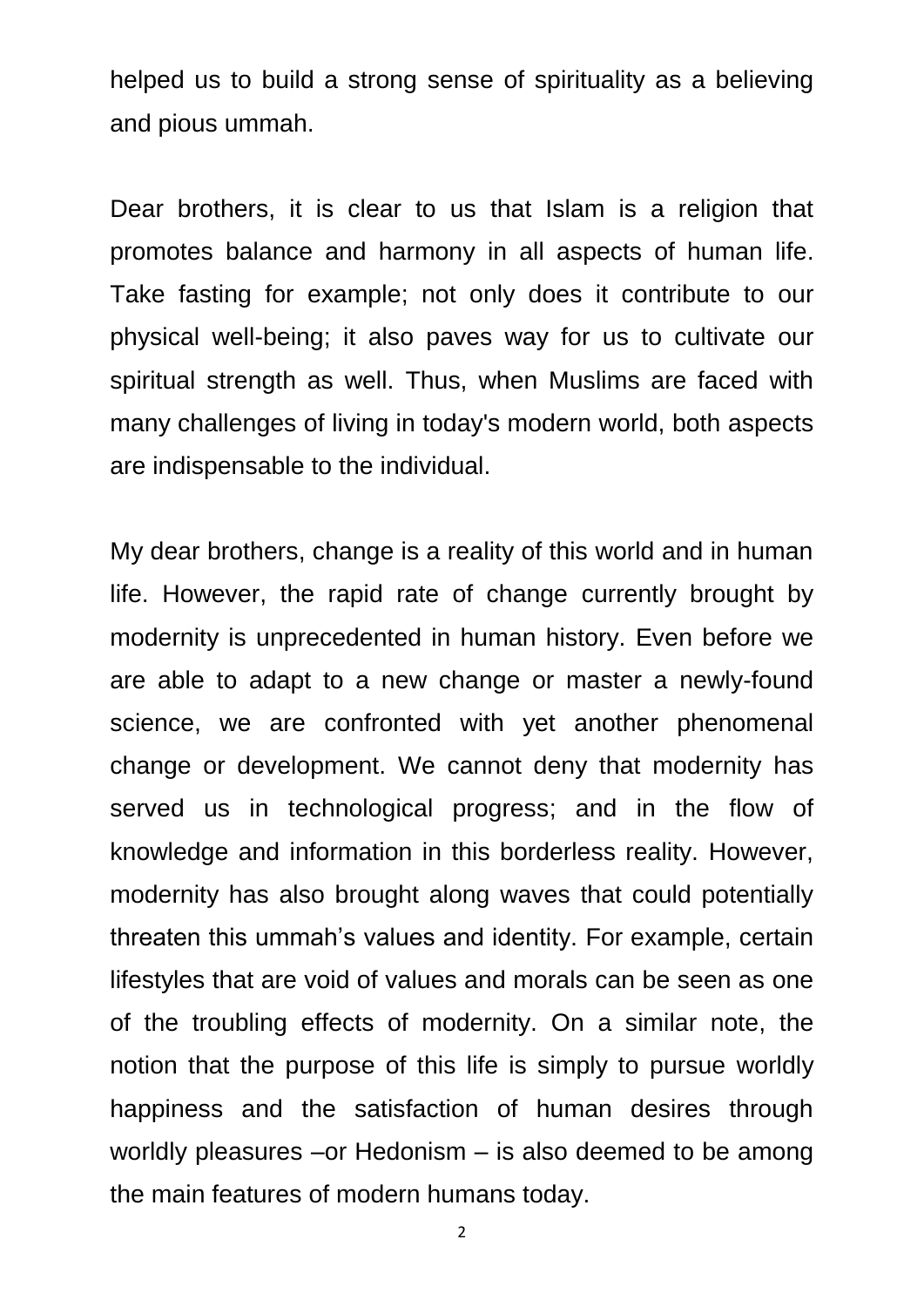My dear brothers,

As Muslims, we are surely guided by our faith, and this faith instils a high sense of self-confidence in facing any of these new changes and challenges. As Muslims we believe that this world is entrusted to us humans by Allah s.w.t. It is thus our duty to manage it well. Thus as Muslims, we should not see modernity as wholly evil and destructive. And as God's appointed caretakers of this world, or Khalifah, we should instead face these changes and challenges, by shaping them to our advantage. We should then reap whatever we can of its benefits and rewards. We should not be desolate by our fate, but instead be resilient to whatever that is imminent.

My dear brothers, this would require our spiritual well-being. Imagine if spirituality can be grown and nurtured, it can also be a source of our strength. At the same time, we will not be easily washed away by the currents of modernity that has engulfed us currently. Let us reflect upon a hadith of Prophet Muhammad s.a.w.:

لَا تَكُونُوا إِمَّعَةً ، تَقُولُونَ : إِنْ أَحْسَنَ النَّاسُ أَحْسَنَّا وَإِنْ ظَلَمُوا ظَلَمْنَا ، وَلَكِنْ وَطِّنُوا أَنْفُسَكُمْ ، إِنْ أَحْسَنَ النَّاسُ أَنْ تُحْسِنُوا وَإِنْ أَسَاءُوا فَلَا تَظْلِمُوا.

Which means: *"Do not be "followers" who say: If others do good, we will do good and if they commit a sin, we will commit a sin. Be firm in your stand, if others do good then you should*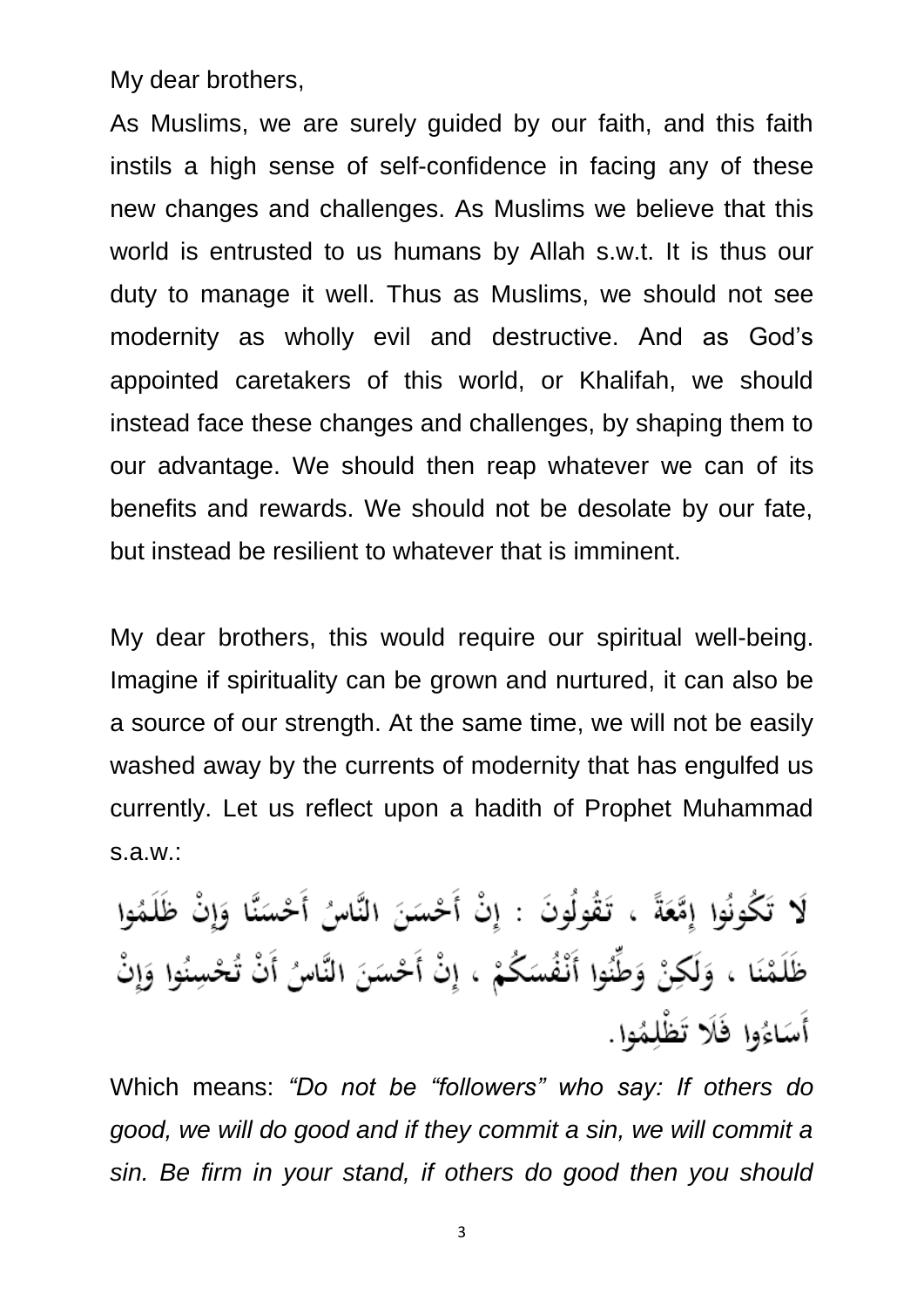*also do good, and if others commit a sin then do not transgress yourselves."* [Hadith reported by At-Tirmizi]

This, my dear brothers, is the fruit of a spiritual well-being. This is also the kind of spirituality that we wish to build as a fortress to protect ourselves and our family, so that we could achieve success in this world and the Hereafter. Allah s.w.t. says in surah As-Syu'ara' verse 88:

يَوۡمَلَا يَنفَعُمُمَالٌ وَلَا بَنُونَ ۚ لَا ٱلۡمَ لَا مَنۡأَتَىٰاللَّهَ بِقَلۡبِ سَلِيمِ ۚ لَا ٱ

Which means: *""The Day whereon neither wealth nor sons will avail, But only he (will prosper) that brings to Allah a sound heart;"*

My brothers,

When we speak about the importance of spiritual well-being as a fortress, this should not mean that we imprison ourselves from the realities of life. Islam does not teach its followers to isolate themselves from the world and society, or reject all of the changes on the basis of 'preserving' one's religiosity or spirituality. This particular strand of spirituality is obsolete and stagnant. It teaches Muslims to build their own villages which are isolated from other people, on the grounds that faith and religion could be preserved by doing so.

Such claims are against the teachings of Islam. Islam came to develop and reform. And if we are to open the pages of our

4